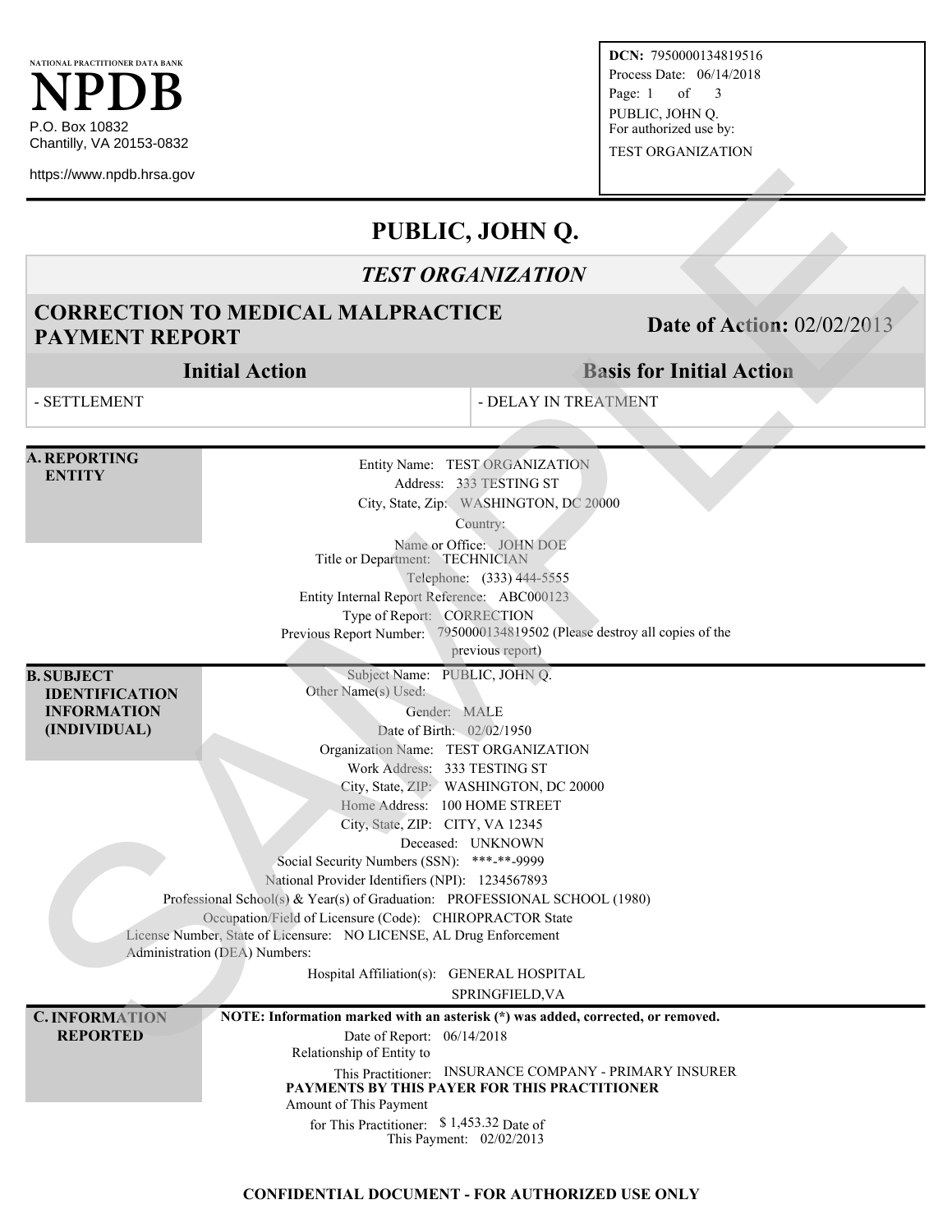**DCN:** 7950000134819516 Process Date: 06/14/2018 Page: 2 of 3 PUBLIC, JOHN Q. For authorized use by: TEST ORGANIZATION

P.O. Box 10832 Chantilly, VA 20153-0832 **NPDB NATIONAL PRACTITIONER DATA BANK**

https://www.npdb.hrsa.gov

This Payment Represents: A SINGLE FINAL PAYMENT

Total Amount Paid or to Be Paid by

This Payer for This Practitioner: \$ 1,453.32 Payment Result of: SETTLEMENT

Date of Judgment or Settlement, if Any: 02/05/2013

Adjudicative Body Case Number: Adjudicative

Body Name:

Court File Number:

Description of Judgment or Settlement and Any

Conditions, Including Terms of Payment: DESCRIPTION OF THE SETTLEMENT

Total Number of Claimants Included in The Settlement: 2

#### **PAYMENTS BY THIS PAYER FOR OTHER PRACTITIONERS IN THIS**

**CASE** Total Amount Paid or to Be Paid by This Payer for All

Practitioners in This Case: \$ 1,453.32 Number of Practitioners for Whom This Payer Has Paid

or Will Pay in This Case: 1

**PAYMENTS BY OTHERS FOR THIS PRACTITIONER**

Has a State Guaranty Fund or State Excess Judgment Fund Made a Payment f

or This Practitioner in This Case, or Is Such a

Payment Expected to Be Made?: UNKNOWN

Amount Paid or Expected to Be Paid by the State Fund:

Has a Self-Insured Organization and/or Other Insurance Company/Companies

Made Payment(s) for This Practitioner in

This Case, or Is/Are Such Payment(s) Expected to Be Made?: UNKNOWN

Amount Paid or Expected to Be Paid by Self-Insured Organization(s) and/or

Other Insurance Company/Companies:

#### **CLASSIFICATION OF ACT(S) OR OMISSION(S)**

Primary Claimant's Age at Time of Initial Event: UNKNOWN

Primary Claimant's Gender: MALE

Primary Claimant's Type: OUTPATIENT

Description of the Medical Condition With Which the Primary Claimant Presented for Treatment: DESCRIPTION OF THE CONDITION

Description of the Procedure Performed: DESCRIPTION OF THE PROCEDURE

Nature of Allegation: TREATMENT RELATED (060)

Specific Allegation: DELAY IN TREATMENT (202)

Date of Event Associated With Allegation or Incident: 02/02/2012

**\*** Outcome: EMOTIONAL INJURY ONLY (01) Description of the Allegations and Injuries or Illnesses Upon Which the Action or Claim Was Based: DESCRIPTION OF THE INJURY

**D. SUBJECT**

**SUBJEC 1** If the subject identified in Section B of this report has submitted a statement, it appears in this section.

**Queriers, please note:**

The practitioner/subject entered the statement shown below in response to an earlier version of this report. The reporting entity changed the report after the practitioner/subject prepared the statement. As of the date this query response was processed, the practitioner/subject has not changed the statement in response to the changes in the report. NOR ANNOUNCE SON THE EXPRESSION CONTRACT CONTRACT CONTRACT CONTRACT CONTRACT CONTRACT CONTRACT CONTRACT CONTRACT CONTRACT CONTRACT CONTRACT CONTRACT CONTRACT CONTRACT CONTRACT CONTRACT CONTRACT CONTRACT CONTRACT CONTRACT

Date Submitted: 06/14/2018 I DISPUTE THIS REPORT